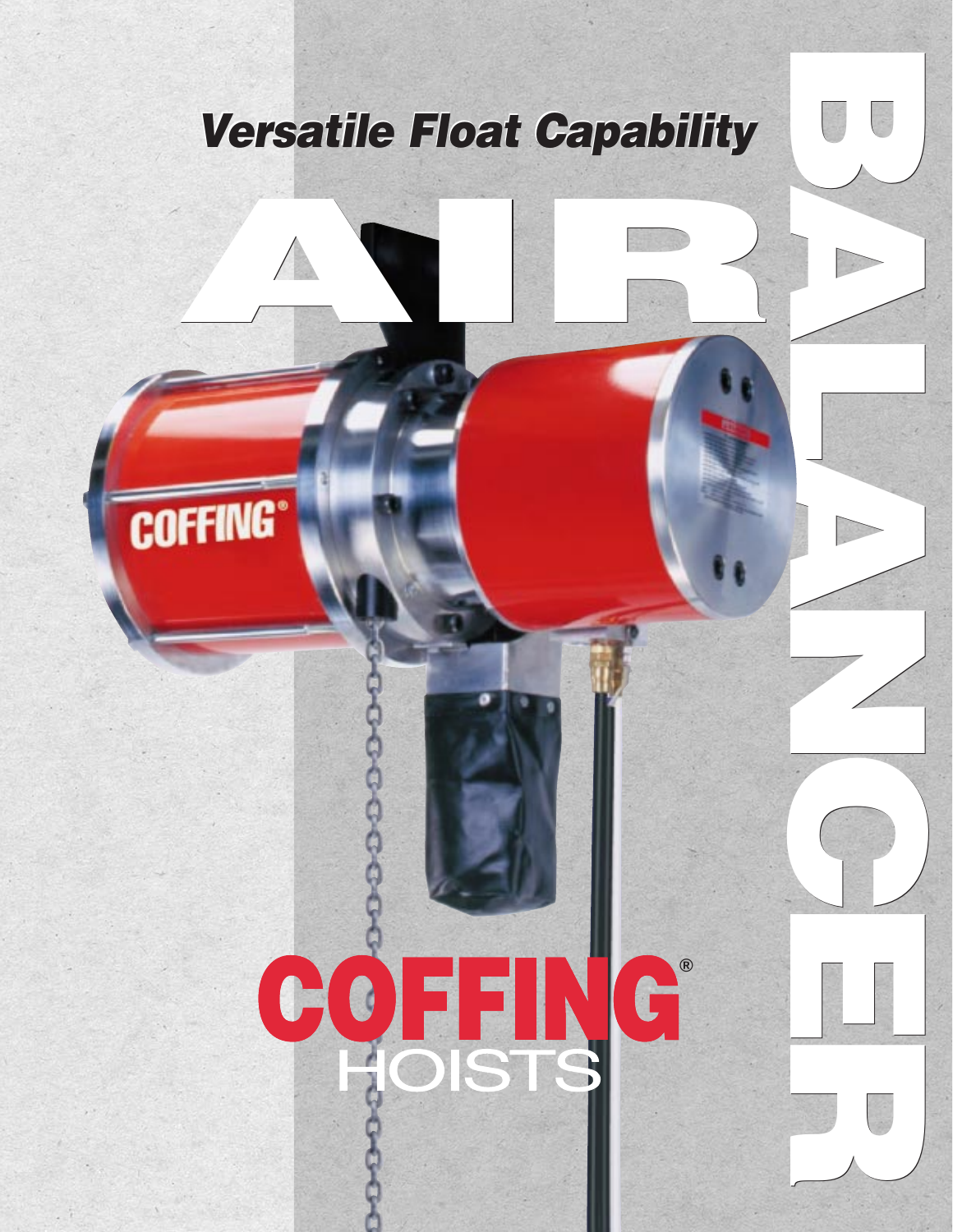# **With The Coffing®Air Balancer Take To The Air**

## **TO HOIST... OR BALANCE?**

ecause the Coffing Air Balancer offers a float capability, positioning **D** ecause the Coffing Air Balancer offers a float capability, positioning of materials is easily accomplished. This makes the balancer ideal for applications that require relatively fast movement and accurate positioning. A hoist, on the other hand, has fixed stop positions with no float. Therefore, accuracy of positioning depends on lifting speed and operator dexterity. Applications particularly suited to the Coffing Air Balancer include palletizing and stacking, pick and place, load and unload. The float capability is especially valuable for tool balancing and assembly.

## **CAPACITY** — 500 Lbs. **EFFORT** — Minimal.

**AIR PRESSURE** — Only 90 psi (6 bar) required for rated capacity.

Engineered for applications that require precise positioning or repetitive transferring of loads as heavy as 500 lbs. (600 lbs. for double reeved models). By making loads virtually weightless, the Coffing Air Balancer increases employee productivity, reduces fatigue, and alleviates risk of cumulative trauma disorder. Operators can lift and position loads precisely, time after time, regardless of personal strength.

#### **VERSATILE FLOAT CAPABILITY**

Once the load is positioned at the desired elevation, the Coffing Air Balancer provides float capability. For units with pendant control, the float is 8 inches up and down. For units with balance control, float is the entire working range. The float feature allows the operator to position the load easily and precisely by hand.

#### **100% DUTY CYCLE**

Due to the operation of its pneumatic power source, there is no limit to the number of start/stop cycles the Coffing Air Balancer can perform. The resulting performance allows for reliable productivity.

#### **LOST LOAD PROTECTOR\***

Because protection from injury due to loss of an unsupported load is one of the industry's most vital concerns, the Coffing Air Balancer features the Lost Load Protector. Should the load be released accidently, the control system immediately stops the rapid upward movement of the chain and attachments, thus preventing possible injury to the operator.

#### **LOCK OUT-TAG OUT DEVICE\***

An additional safety feature is the Lock Out-Tag Out Device. If the balancer should malfunction, sustain damage, or require maintenance, the device can be set to prevent the compression of air in the cylinder, making it impossible to operate the balancer. The balancer can be returned to service by resetting/reinstalling the device.

**Handshake-Style Pendant Control**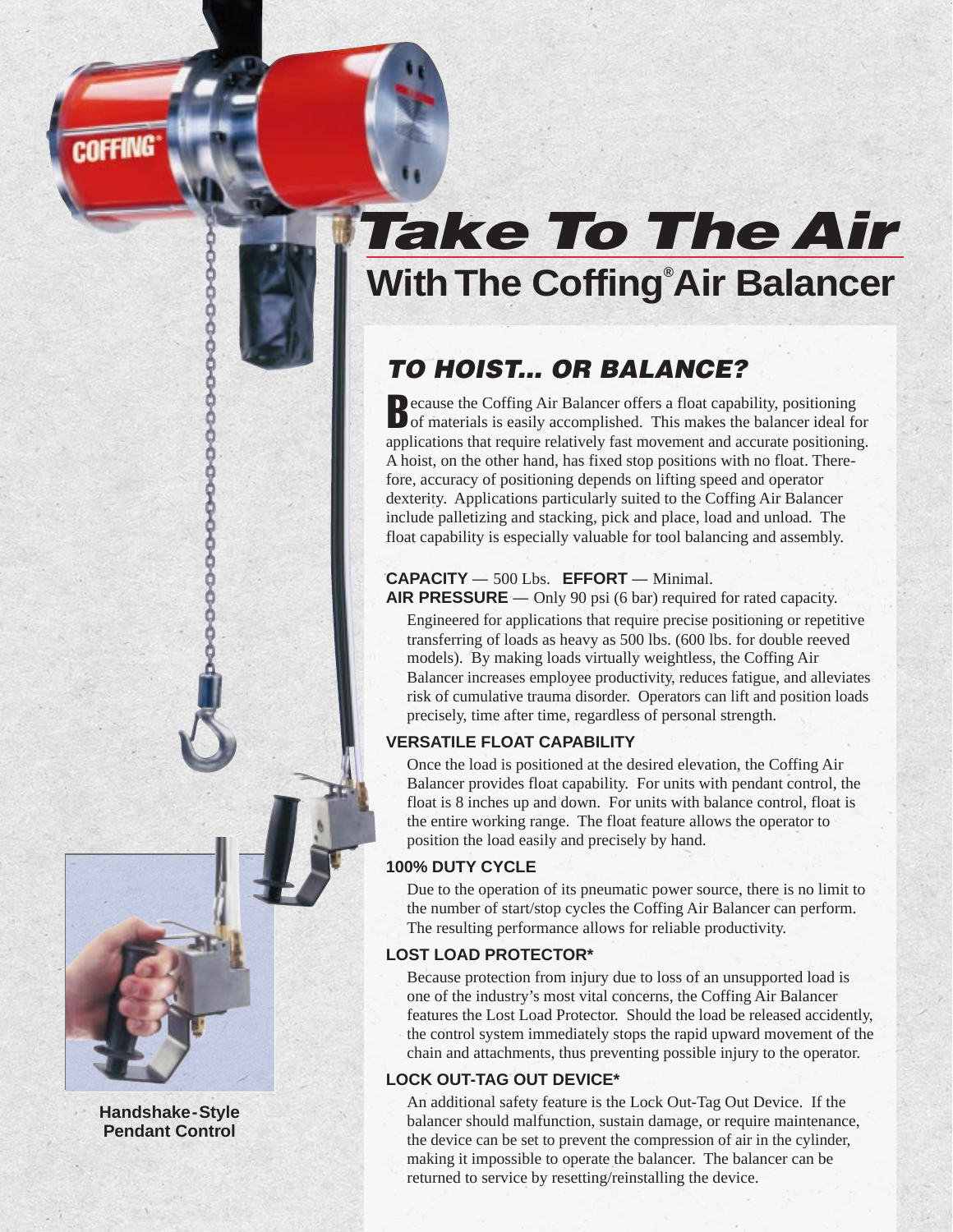#### **PRESSURE COMPENSATED FLOW CONTROL DEVICE\***

The Pressure Compensated Flow Control maintains the balancer's lifting speed through light fluctuations in the supply air pressure—no matter how light or heavy the load. This consistent performance results in measurable productivity.

#### **ADDITIONAL COFFING AIR BALANCER FEATURES**

- **True vertical chain travel.**
- Chain lift medium, unlike wire rope, won't spin or fray. Chain also provides flexibility and longevity.
- Exclusive 18-pocket, oblique lay liftwheel assures smooth balancer operation.
- **Lower hook swivels, allowing the operator to** rotate the load without twisting the chain.
- Convenient built-in air supply port for hook-up to air powered end tools.
- Can be double reeved, increasing the ultimate capacity to 600 lbs. (272 kgs.). 500 lb. (228 kgs.) models—single reeved only.
- Single reeved units have vertical working range up to 80 inches (2032 mm). Double reeved units have 40 inches (1016 mm). Extended working range up to 130 inches (3302 mm) available on units through 300 lbs. (136 kgs.).
- **•** Ergonomically designed handshake-style pendant control keeps wrist and thumb in a neutral position.
- Ball bearings at all rotating points.
- Adjustable lowering speed.
- Standard control hose length is 9 feet  $(2.7 \text{ mm})$ . External strain relief for control hose—standard.
- **Lifetime Warranty.**
- Made in USA.

#### **SINGLE REEVED CAPACITIES**

120 Lbs. / 55 Kgs. 200 Lbs. / 91 Kgs. 300 Lbs. / 136 Kgs. 500 Lbs. / 228 Kgs.

#### **CONTROL OPTIONS**

**Pendant Control** - Allows operator to maneuver loads up and down. 16 inch float enables operator to maneuver suspended load manually.

**Single Load Balance Control** - For loads such as a fixture or tool used on a production line. Control is mounted on the balancer and set by operator to suspend the load; operator uses float to maneuver load manually over entire working range. Dual Load and Multiple Load Balance Control also available.

\* Patent Pending

## **High Performance Lifting™**

#### **Swiveling Hook**

**16 Inch Float for Maneuverability**